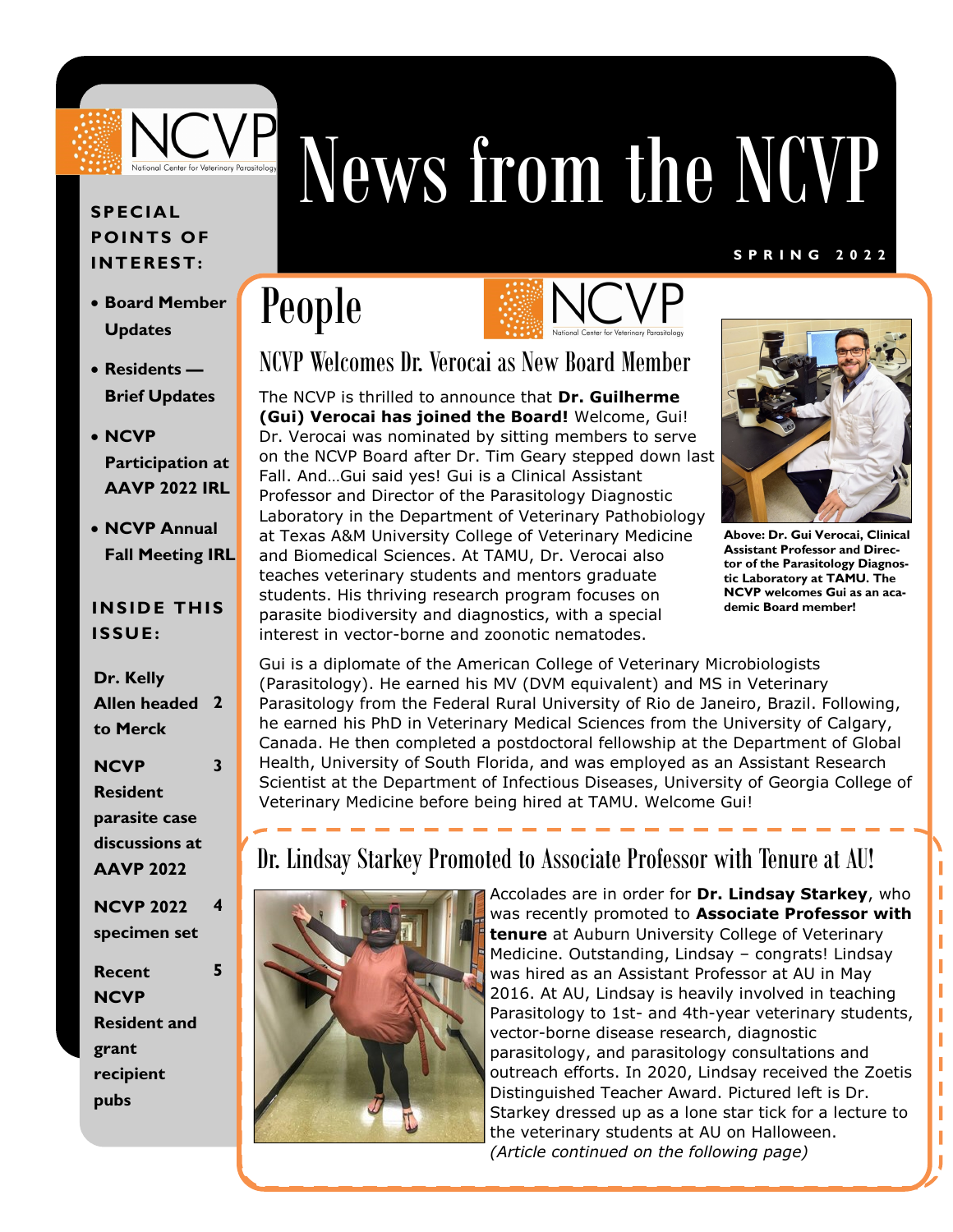## **PROPE People** Continued...



**Dr. Kelly E. Allen to become Associate Principal Scientist (Clinical Research) at Merck Animal Health.**

#### *(article on Lindsay Starkey continued from the previous page)*

Prior to being hired on at AU, Lindsay graduated with her PhD (2015) from the Oklahoma State University's College of Veterinary Medicine as the inaugural NCVP resident (sponsorship by Bayer). Her dissertational research focused on ehrlichiosis in dogs. She is a diplomate of the American College of Veterinary Microbiology (Parasitology) since 2015. Lindsay obtained her BS in Animal Science from the University of Arkansas in 2007 followed by her DVM from OSU-CVM in 2011.

## Dr. Kelly Allen, Associate Principal Scientist at Merck

After a successful career at OSU-CVM Dr. Kelly Allen has decided to venture (back!) into industry. **Congratulations to Kelly on her new position with Merck!** Kelly will be an Associate Principal Scientist working



primarily in DeSoto, Kansas. Kelly served as NCVP Project Leader for several years and later joined as an NCVP Board member.

Kelly is originally from Athens, GA. She earned a BS in Microbiology at UGA and worked at Merial Ltd. (now BI) in Athens for several years while earning an MS from UGA's College of Veterinary Medicine. She then came to OSU-CVM where she earned a PhD in Veterinary Biomedical Science in 2010 and was hired on as a lecturer in Parasitology in 2011. In 2017, Kelly transitioned into an Assistant Professor position at OSU-CVM. At OSU she was heavily involved in research, teaching veterinary students, and mentoring graduate students. Her research program focused on emerging vector-borne parasites in the U.S. including *Cercopithifilaria bainae* and *Trypanosoma cruzi*. **Best of luck on your new path, Dr. Allen!**

# Raving about our Residents...Brief Updates!

Listed below and on the following page are some **highlights of recent activities and accomplishments of NCVP Residents.**

- **Carolyn Sobotyk de Oliveira**, DVM, MSc, PhD, **former Merck Resident** received the Outstanding Postdoctoral Research Associate Award at **TAMU**.
	- **MERCK Animal Health**
- **Kathryn Duncan**, DVM, **BI Resident** and PhD candidate at **OSU-CVM** is finalizing her dissertation for her upcoming PhD defense and graduation this semester. How exciting!
	- **Katy Martin**, DVM, MPH, **Elanco Resident** and PhD student at **ISU** submitted a K08 grant application to NIH. Great work and fingers crossed!

*(continued on the following page)*





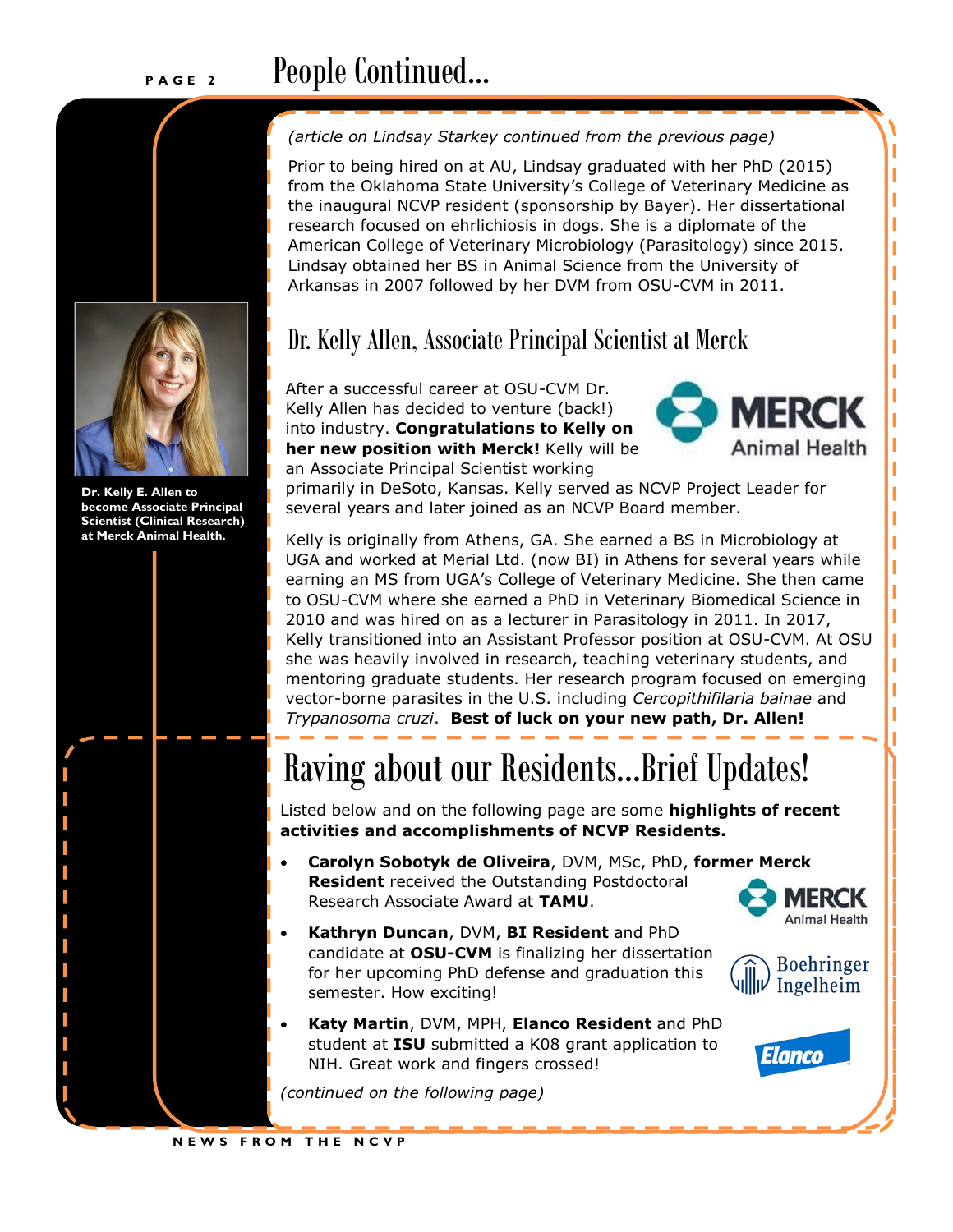#### *(Resident updates continued)*

- **Nicole Szafranski**, DVM, **Zoetis Resident** and PhD student at **UT** was accepted into the TVMA Power of Ten Professional Development Program. What an honor!
- **Timi Wu**, DVM, DACVP, **IDEXX Resident** and PhD student at **CU** published a review paper with mentor Dwight Bowman on *Toxocara canis* in Trends in Parasitology. Nice job!
- **Ranju Manoj**, BVSc, MVSc, **Merck Resident** and Post-Doctoral student at **CU** began her 2-year training program in January under mentors Mani Lejeune and Dwight Bowman. You got this!



**ZOETIS PETCARE** WE TAKE CARE OF PETS, LIKE PETS TAKE CARE OF YOU."

**We are so happy to have you as Residents—keep up the awesome work!**





# NCVP Back In-Person at the 67th Annual AAVP Meeting!



Finally! We are beyond excited to see our AAVP colleagues this summer at the  $67<sup>th</sup>$ Annual Meeting of the American Association of Veterinary Parasitologist (AAVP) in Snowbird, Utah. **This will be the first all in-person meeting in several years** and we could not have imagined a better place than the picturesque Rocky Mountains of Utah. **We look forward to gathering with our** 

**colleagues for fun, fellowship, and discussions of all things related to parasites.** As we have done historically, **NCVP will host a table complete with parasite SWAG and a demo of our next parasite specimen collection.** Also, and in true AAVP tradition, **NCVP will host Parasite Case Discussions with NCVP residents and other**  A crop besed direcal personalopy exper **students** presenting interesting, fun, surprising, and challenging poracita fun and quelence porticipate (anarymously-it's cloiced) cases of parasitic infections in animals. Please be sure to stop by our Tuesday, June 28th table and say hello!

# Must See NCVP Clicker Case Series at AAVP!

*Two years later, after virtual and hybrid sessions, we are back on track for an in-real-life clicker case session presented by NCVP Residents at AAVP 2022!* 

*Brush up on your acumen and get ready for a finger clickin' good session!*



**N E W S F R O M T H E N C V P**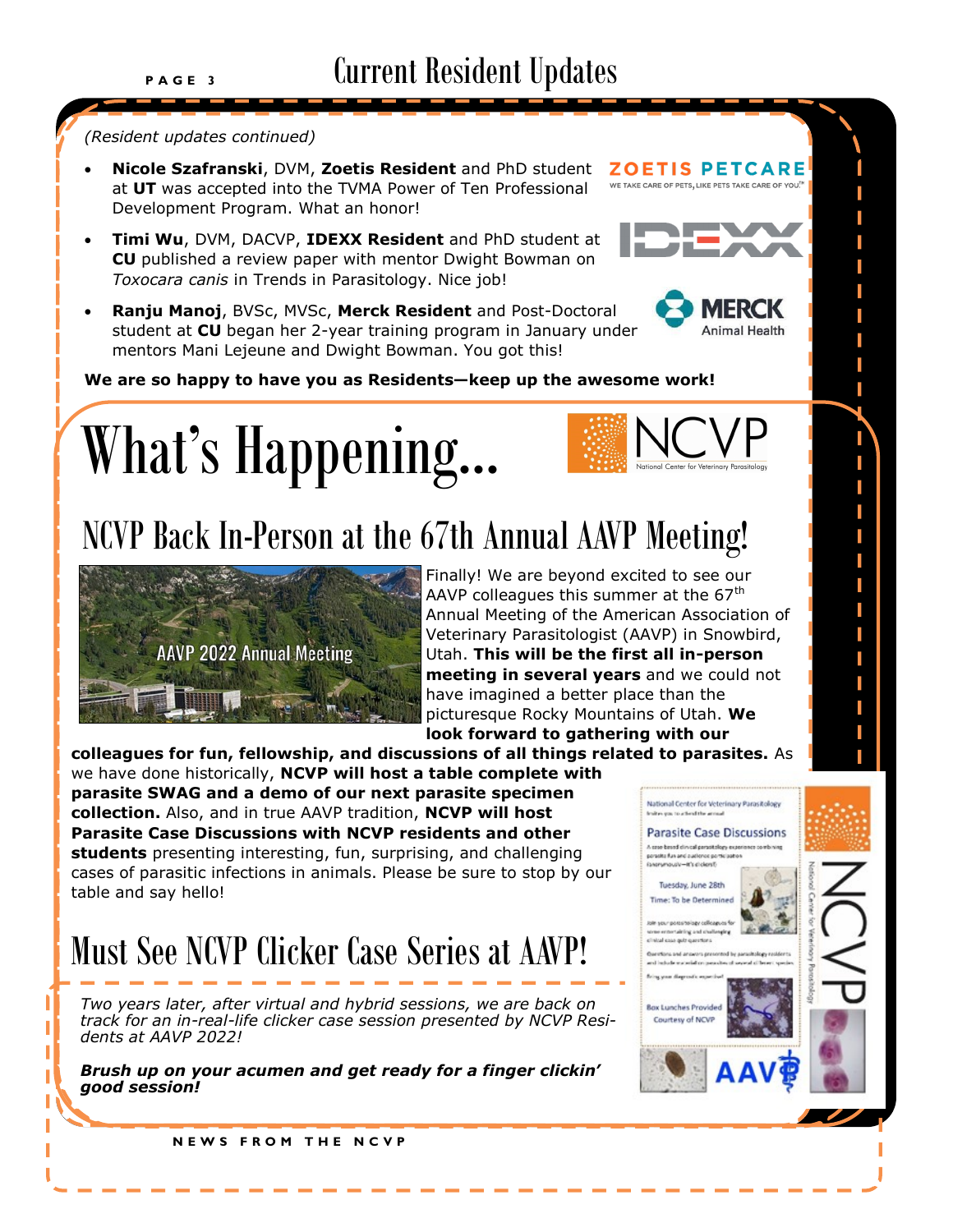T I I Т I Т Т T T I. I. I. I T I Т

## New NCVP Specimen Kits Coming this Year!

Like previous years, the NCVP plans to assemble a new parasite **specimen kit** for veterinary parasitology educators in North America. This year's edition will feature **blood-borne pathogens**. Among others, featured organisms will include *Cytauxzoon felis*, the parasite causing bobcat fever in domestic cats, and *Anaplasma marginale*, the rickettsial agent causing anaplasmosis in cattle. The specimen set will be displayed on the **NCVP table** (actual this year—not virtual!) at the 2022 AAVP meeting, along with compound microscopes for slide examination. Be sure to stop by the table to check out the new specimens!





**Above: Photomicrographs of stained blood films containing** *Cytauxzoon felis* **(left photo, arrow) and** *Anaplasma marginale* **(right photo, arrow). Blood smears with** *C. felis* **and** *A. marginale* **will be included in the 2022 NCVP Specimen Set to be distributed to educators in Parasitology at veterinary schools across North America. Be sure to check out the new specimen set on the NCVP table at AAVP 2022 in Snowbird!**

# Welcome Back to Stilly!

When the weather cools and the leaves begin to change, our thoughts turn to one thing – celebrating parasites with colleagues and friends! That's right, come October 2022 the NCVP Advisory Board and Residents will once again meet in person in lovely Stillwater, Oklahoma – home of Oklahoma State University and the National Center for Veterinary Parasitology. Our NCVP Residents will



share their research updates, commiserate over tales and travails of clinical parasitology training, and enjoy resident-targeted professional training. Our stellar Advisory Board will provide expert input on NCVP programs, including the difficult task of selecting which grants to fund from many strong options. And collectively we will all enjoy the camaraderie of being together (in the same room!) and talking parasitology, once again. America's Greatest [Homecoming](https://video.okstate.edu/media/A+Look+BackA+Homecoming+2019/1_62cyk5dh) just got a little greater.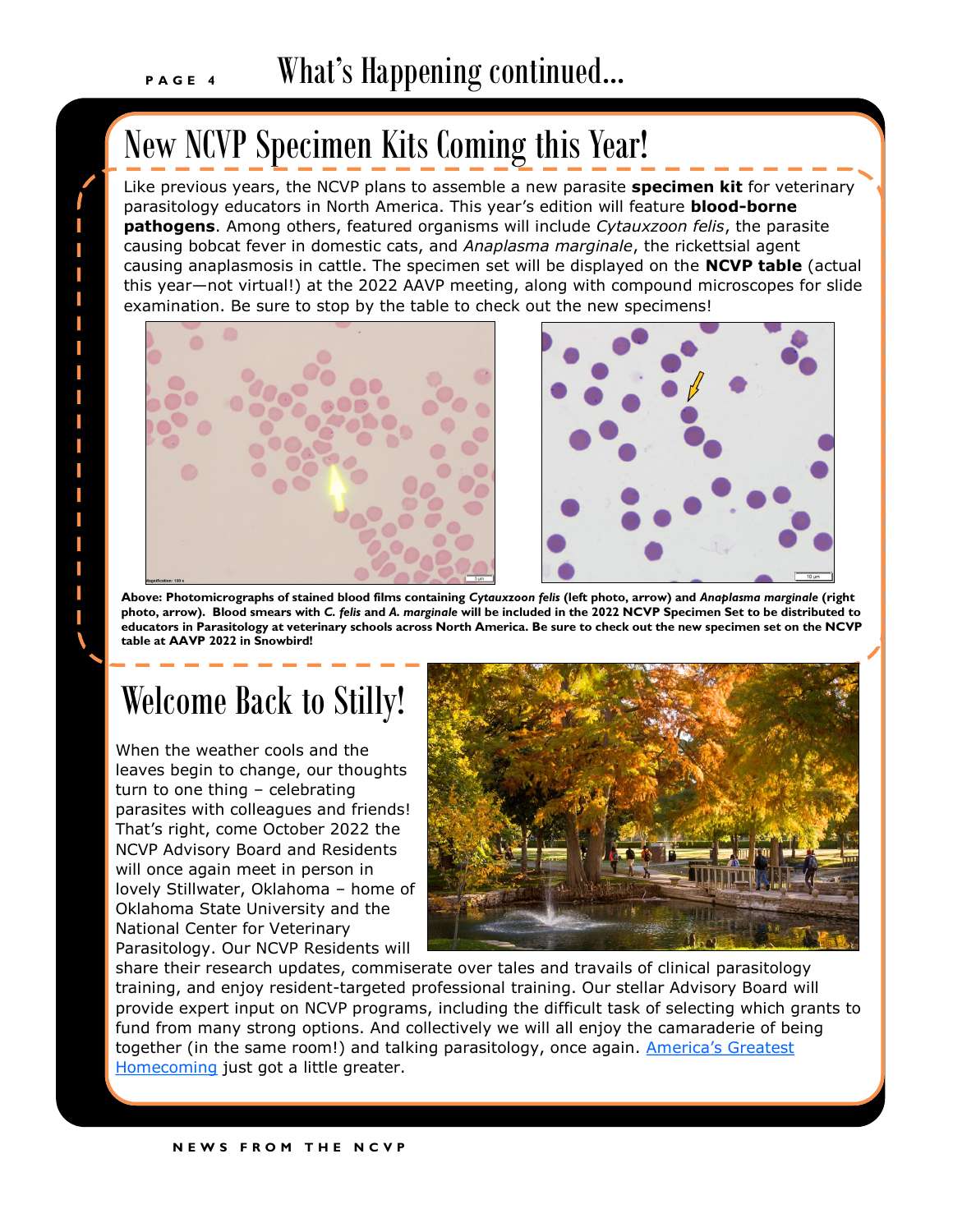## About the National Center for Veterinary Parasitology

Veterinary parasites impact human health and society in many ways. With the generous support of our sponsors, the National Center for Veterinary Parasitology works to promote greater understanding and control of parasitic diseases in animals through innovative partnerships between academia and industry. Housed in the College of Veterinary Medicine at Oklahoma State University, the Center strives to create future generations of veterinary parasitologists, conduct targeted research, and provide diagnostic and consulting services worldwide. To learn more, please visit [ncvetp.org.](https://www.ncvetp.org/)



## incations from NGVP residents and Grant recipients Select Publications from NCVP Residents and Grant Recipients

Below and on the following page is a very abridged list of just a few of the recent publications from **NCVP residents<sup>1</sup>** and **former grant recipients<sup>2</sup>** . To request the full list or individual reprints, please send an email to ncvp@okstate.edu. Most importantly, feel free to send us your suggestions for future continuing education articles, review papers, or topics you think would be of interest to veterinarians and others in parasitology.

- **•** Curry E, Prichard R<sup>2</sup>. Development of rapid in vitro colorimetric enzymatic activity assay to differentiate macrocyclic lactone susceptible and resistant *Dirofilaria immitis* isolates. Vet Parasitol. 2022. 304:109696.
- Díaz-Delgado J, Cruz D, **Sobotyk C<sup>1</sup>**, Hensley T, Anguiano M, Verocai GG, Gomez G. Pathologic features and molecular identification of parelaphostrongylosis in a sitatunga (*Tragelaphus spekii*). J Vet Med Sci. 2021. 83:1476–1480.
- **Duncan KT<sup>1</sup>** , Grant A, Johnson B, Sundstrom KD, Saleh MN, Little SE. Identification of *Rickettsia* spp. and *Babesia conradae* in *Dermacentor* spp. collected from dogs and cats across the United States. Vector Borne Zoonotic Dis. 2021. 21:911–920.